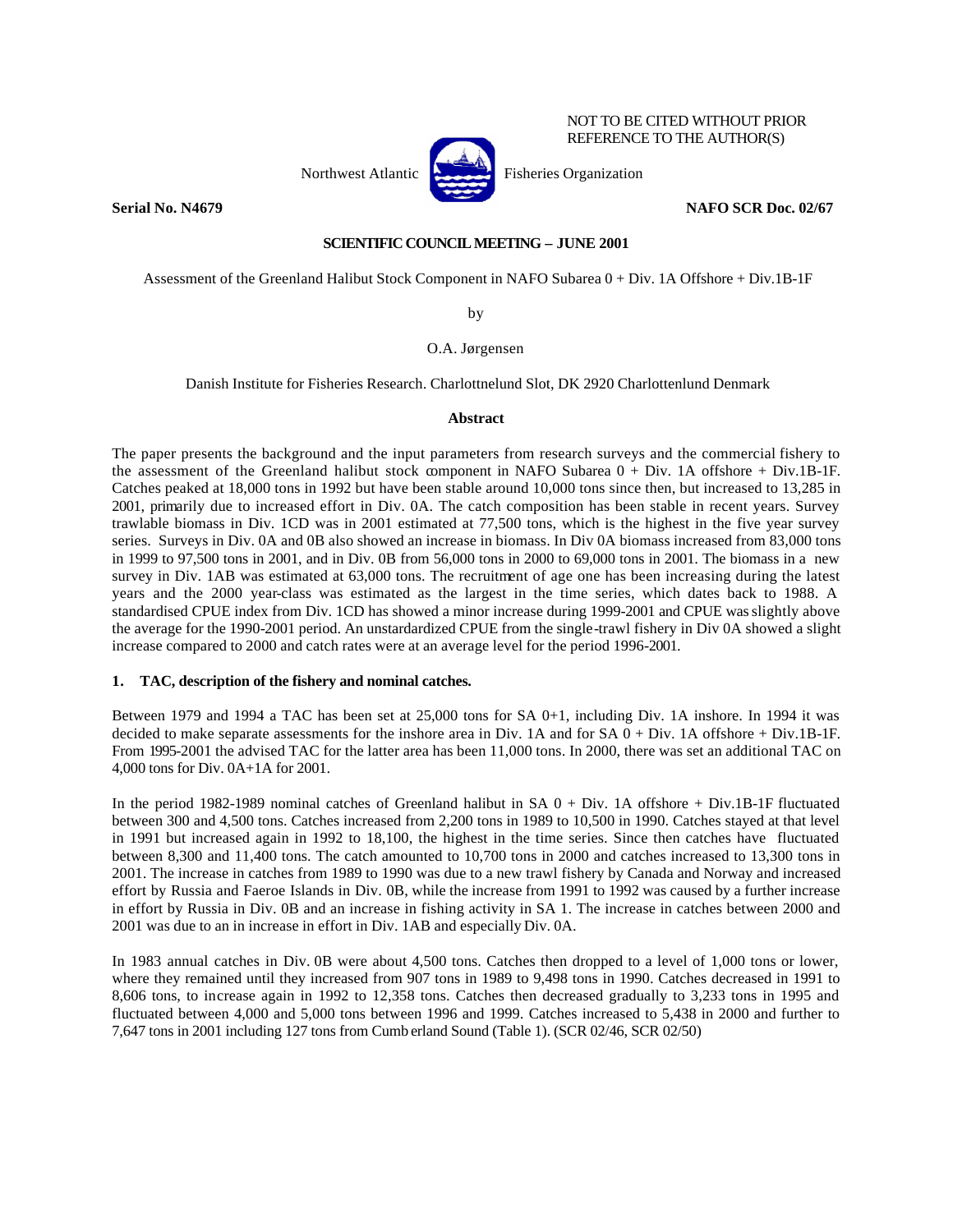The increase in catches is due to an increased effort in Div. 0A where catches increased from a level about 300 ton, where they have stayed since 1996, to 2 625 tons in 2001. All catches in Div 0A were taken by either single or twin trawlers. The fishery was prosecuted by Canadian trawlers and trawlers from Faroe Islands, Poland, Lithuania and Estonia fishing on a Canadian license. (Poland has in Statlant 21A reported 445 tons taken in Div. 0A, but these catches are included in the Canadian).

Catches in Div. 0B amounted to 5,023 tons, including 127 tons taken on longlines in Cumberland Sound. Trawlers took 1,970 tons, longliners 787 tons while 2,138 tons was taken by gillnet. All catches were taken by Canadian vessels.

The catches in Subarea 1 (Div. offshore 1A Div. + 1B-1F) were below 1,600 tons during 1982-1990. In 1991 catches increased to 2,376 tons and were around 5,500 tons in the period 1992-1994, but decreased to around 4,500- 5,000 in the period 1995-1999. Catches increased slightly from 5,251 in 2000 to 5,638 in 2001. Almost all catches were taken offshore (Table 2).

Catches in Div 1AB amounted to 666 tons, which is an increase from the 151 tons taken in 2000. Trawlers from Faroe Islands, Russia and Greenland took 581 tons and 85 tons were taken by a longliner.

Catches in Div 1CD (almost exclusively Div. 1D) amounted to 4,972 tons of which 3981 were taken by trawlers from Greenland (SCS 02/16), Norway, Russia (SCS 02/4), EU/GER (SCS 02/9) and Faroe Islands, 768 tons was taken by a gillnetter and 223 tons were taken by longlines. The catches have been broken down by gear based on reportings to the Greenland authorities.

When catch data from research reports and STATLANT 21 catches have been conflicting the 21 A catches have been used.

## **2. Input data**

#### 2.1 Research trawl survey

## Div. 1A-1D GHL-survey

Since 1997 Greenland has conducted stratified random bottom trawl surveys in September-October for Greenland halibut in NAFO Div. 1C-D at depth between 400 and 1500 m. In 2001 the survey area was expanded to include Div. 1A (to  $74^{\circ}$  N) and Div. 1B. The survey was split in two. First part covering 1A and the northern part of Div. 1B took place in September-October, while the second part covering the southern part of Div 1B and 1C-1D took place in the beginning of November. In total 121 hauls were made (SCR 02/30). The total biomass and abundance was estimated at 140,439 tons and 2.354 $*10^8$ . The biomass and abundance in Div. 1C-D was estimated at 77,554 tons and 80.814 $*10^6$ which is an statistically insignificant (95%) increase compared to 59,092 tons and  $61.710*10<sup>6</sup>$  specimens in 2001, and above the level seen since  $1997 (56,000 - 70,000$  tons). Two strata, which traditionally yield biomasses < 1000 were not covered in 2001. The biomass in Div. 1A and 1B was estimated at 50,485 tons and 12,400 tons, respectively. The highest densities were found at depths 800-1000 m in Div. 1D, and in the southern part of Div. 1A.

The length distribution in Div. 1A-B was dominated by modes at 8, 15, 25, 30 and broader mode at 36-42 cm. Fish < 30 cm were almost exclusively found at depths < 600 m. The over all length distribution in Div. 1C-D was dominated by a mode at 45 cm. The age distribution was dominated by a mode at age 6 as in 2000. In 1999 the mode was at age 7.

#### Div. 0A-0B GHL-survey

In 2001 Canada conducted two surveys covering Div. 0A and OB, respectively. The Div 0A survey took place in September and the Div. 0B survey in October (SCR 02/47). The surveys were conducted as stratified random bottom trawl surveys covering depths between 401 and 1500 m. The two surveys were conducted in conjunction with the two surveys in 1AD and used the same gear and vessel (SCR 02/47).

The biomass in Div. 0A was estimated at 97,628 tons in 2001 compared to 83,340 tons in a similar survey in 1999. The abundance was estimated at  $142.7*10^6$  compared to  $140.1*10^6$  in 1999. The survey coverage in 2001 was, however,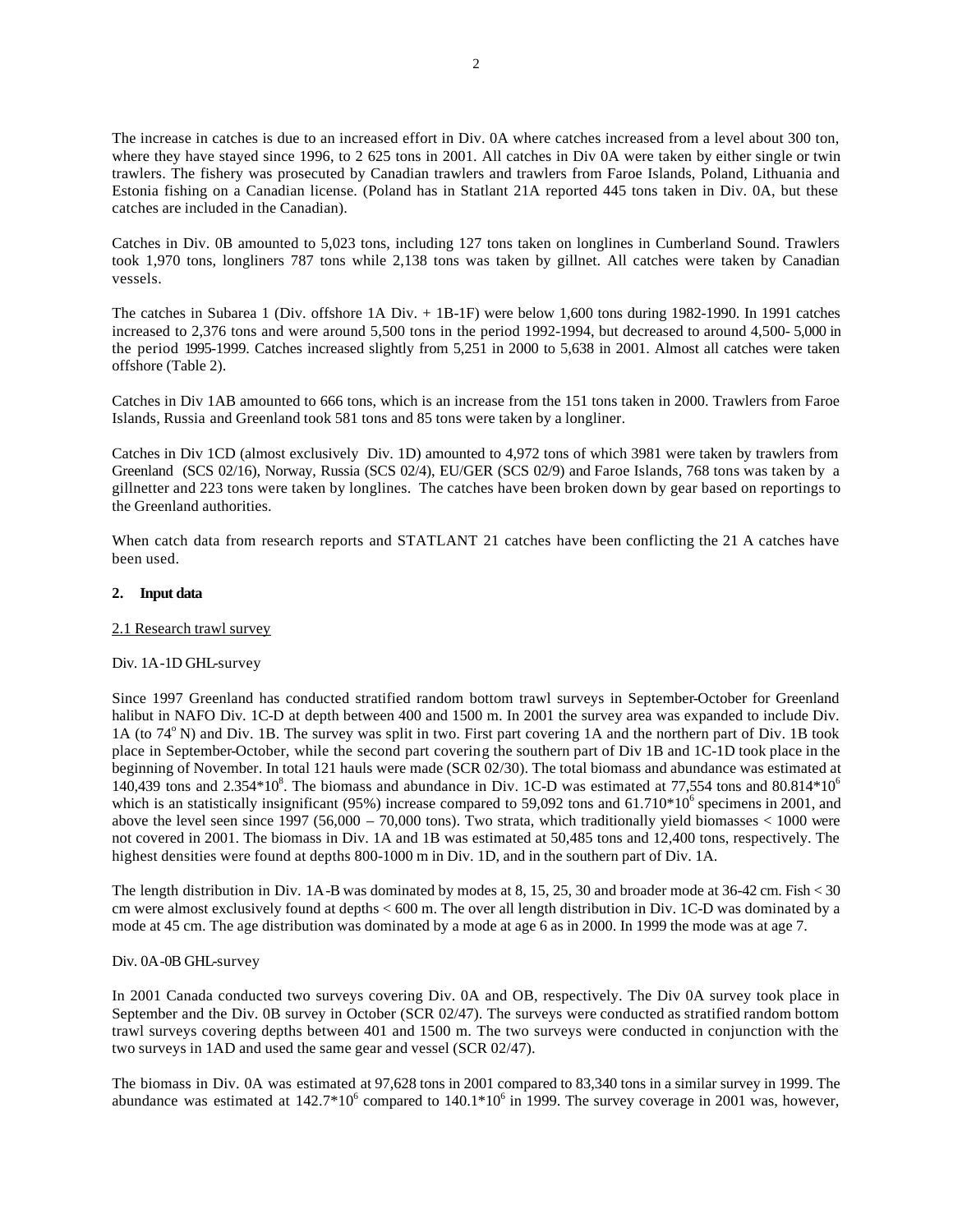reduced slightly compared to 1999. It was estimated that the reduction in survey area corresponded to an underestimate of the biomass at about 13,000 tons (SCR 02/47). The length distribution was dominated by a mode at 43 cm and the age distribution by a mode at age 5.

The biomass in Div. 0B was estimated at 68,917 tons compared to 56,212 tons estimated from a similar survey in 2000 and the abundance was estimated at  $85.9 * 10^6$  compared with  $74.6 * 10^6$  in 2000. There was a slight reduction in the survey area in 2001 compared to 2000. It was estimated that the reduction corresponded to an underestimation of the biomass of about 3,000 tons. The length distribution was dominated by a mode at 45 cm and the age distribution by age 6.

The distribution of catches in the four surveys in  $1A-D$  and  $0A-B$  in number km<sup>-2</sup> and kg km<sup>-2</sup> are shown in Fig. 1 and 2.

The length distributions in the 1A-D surveys and 0A-B surveys are shown in Fig 3.

## Greenland shrimp -survey

Since 1988 annual trawl surveys with a shrimp trawl have been conducted off West Greenland in July-September. The survey covers the area between  $59^{\circ}$ N and  $72^{\circ}30$ N (Div. 1A-1F), from the 3-mile limit to the 600-m depth contour line. Estimated total trawlable biomass of Greenland halibut in the offshore areas (- Disko Bay) has fluctuated between 6,800 and 15,020 tons during 1992 – 2000. In 2001 the biomass was estimated at 15,369 tons which is an increase from 8,525 tons in 2000 and the highest in the time series. The increase in biomass was mainly seen in Div. 1A (SCR 02/48). The abundance was estimated at 330 mill., the second highest in the time series. The highest abundance was seen in the off shore nursery area (Div.1AS, 1BN). Almost all the catches were comprised of one-year-old fish (85%).

In the Disko Bay the biomass was estimated at 10,552 tons compared to 9,608 tons in 2000 and the second highest in the time series. The abundance was estimated at  $201*10^6$  compared to  $160*10^6$  in 2000, which is the highest in the time series. Age one was also totally dominating in the Disko Bay

The biomass in the nursery area (1AS and 1B) was estimated at 6,558 tons compared to 4,998 tons in 2000 and the second largest in the time series. The abundance was estimated at  $237*10^6$  compared to  $125*10^6$  in 2000. The abundance estimate from 2001 is above the level in 1990-1991 and 1997-2000, and at the level in 1992-1996 (145-  $342*10^6$ ).

## Recruitment

A recruitment index was provided from the Greenland shrimp trawl survey. By means of the Petersen-method ages 1, 2 and 3+ were separated in the survey catches in the nursery area (Div. 1AS-1B) for the period 1988 to 2001. Catches were standardized as catch in number per hour as described in Bech (1995). Data were plotted by year classes to visualize the relative year class strength and development in relative abundance (Fig. 4).

The recruitment index has been declining since the presumably large 1991 year-class, but the recruitment has been above the level in the 1980'ies. The recruitment increased again with the 1995-year class, which was the largest on record. The 1996 year-class seemed to be small but the recruitment has increased gradually since then. With a mean catch of 443.6 one year old specimens per hour the 2000 year-class was estimated to be the second largest in the time series. In Disko Bay catches of one year old fish was by far the largest on record (1597 specimens per hour).

#### SSB/Recruitment

The relation between the spawning stock in numbers (age 10+) in Div. 1C-D estimated from the joint Japan/Greenland survey and the Greenland Greenland halibut survey and recruitment, given as the number of fish age 1 in the total survey area, estimated from the Greenland shrimp trawl survey, is shown in Fig 5. The over all recruitment of the 2000 year class was the largest in the time series due to a combination of the second highest recruitment in the off shore areas and the highest recruitment ever seen in Disko Bay (SCR 02/48). Note that the coverage in 1989 and 1990 was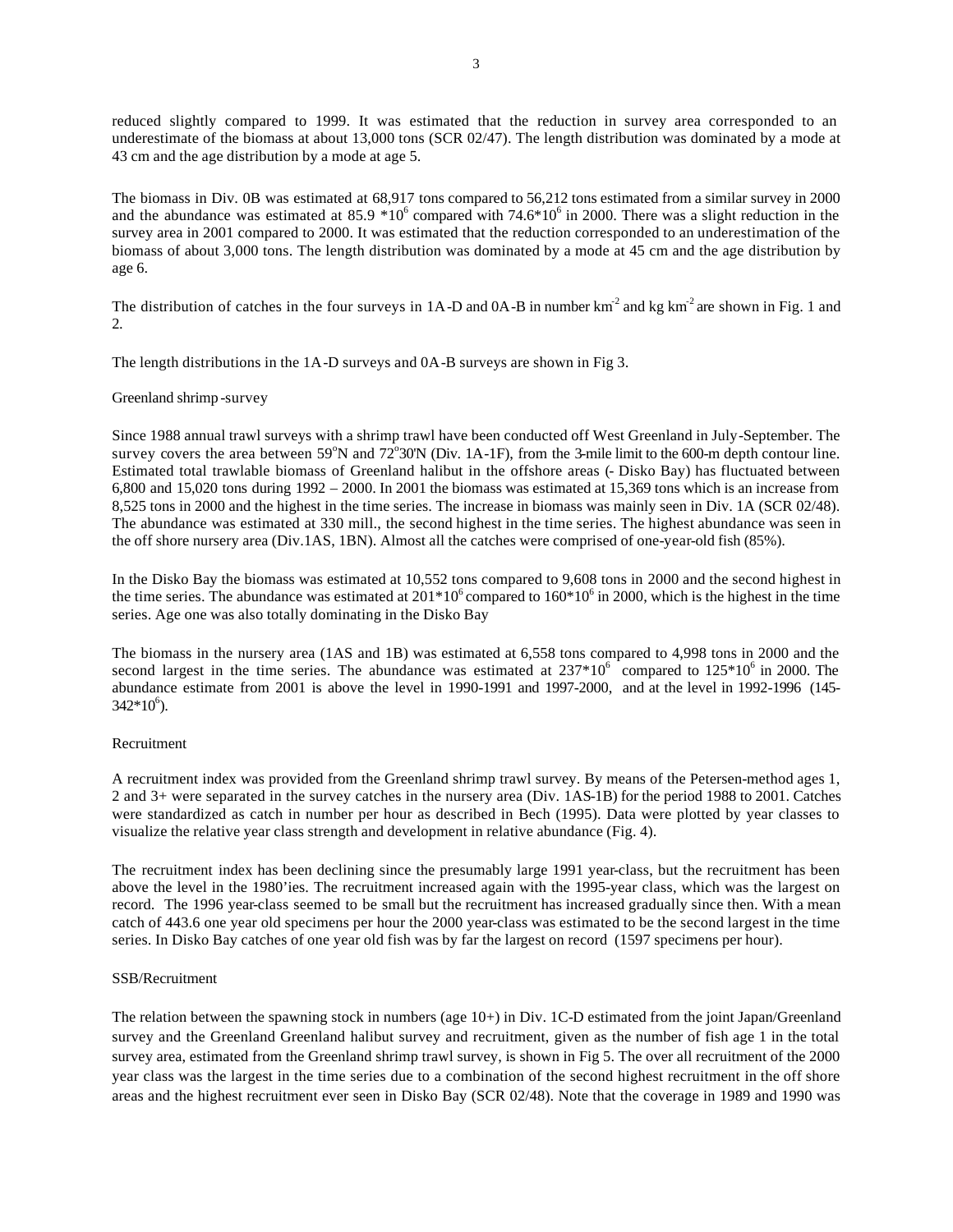incomplete and that there was no survey in 1996.

## 2.2 Commercial fishery data.

Length and age distribution

Length distribution were available from the trawl fishery in Div. 0A (SCR 02/46). Only 48.2 % of the fish caught were > 45 cm.

Catch-at-age by gear (trawl and twin trawl combined), fixed gear (longlines and gill net combined) and for all gears combined was available from SA 0B. Catch-at-age in 0A was estimated based on the Div. 0B data.

Catch-at-age data were available from the Russian offshore trawl fishery in Div. 1D (SCS 01/13). Length frequencies were available from the Norwegian trawl fishery in Div. 1D. All trawl catches in SA1, except the Russian, were raised to catch-at-age based on the Canadian data from Div. 0B (SCR 02/50). Catch-at-age for longlines in SA1 and Cumberland Sound was estimated from length distributions in the Russian longline fishery in Div. 1D combined with age-length key from the Greenland GHL survey. Catch-at-age in the gillnet fishery in 1C-D was estimated using the age distribution from fixed gear in Div. 0B (mainly gillnet).

Table 3 and 4 shows catch-at-age and weight-at-age, respectively. The catch-at-age has been relatively stable in recent years as well as the overall mean weight at age for the ages 7-14.

The age distributions for trawl, longline and gillnets, respectively, are given in Fig. 6.

Age 7 is the most dominant in the trawl fishery as seen in most years. The mode in the age distribution in the gill net was at age 10 as seen in most years. The mode in the longline fishery was at age 7, where it was at age 9 in 2000.

## Catch rate

Unstandadized catch rates were available from the Trawl fishery in Div. 0A from 1996-2001 (SCR 02/46). The catch rate for single trawlers have fluctuated during the years but increased from 2000 to 2001 to an average level. The catch rates for twintrawlers were stable between 2000 and 2001 and slightly above the catch rate from 1997, the only other observation (Fig. 7).

Unstandardized catch rates were estimated from logbooks from the trawl fishery Div. 1C-D and for EU/German trawlers during 1996-2001 (SCS 02/9) (Fig. 8).

The catch rates from Norway showed a minor increase compared to 2000. The catch rate from Greenland and Germany showed a minor decrease compared to 2000, but are still at the same level as in recent years. The decrease in the Greenlandic catch rates is caused by a decrease in effort and catches by one trawler that usually have high catch rates. One vessel that has been fishing in the area for several years showed stable catch rates between 2000 and 2001. The increase in the Greenland catch rates in 2000 was to some extend caused by the introduction of a new large trawler. The other Greenland trawler engaged in the fishery showed, however, also an increase between 1999 and 2000.

Standardized catch rate series, based on available logbook data and data from the EU-German trawl fishery (SCS 02/9), were available for the offshore trawl fishery in Div. 1C-D for the period 1988-2001 (Appendix 1).

The standardized catch rates in Div. 1C-D dropped from 1989-1990 but has been stable since then and showed a small increase during the latest years and is now a little above average for the period 1990-2000 (Fig. 9).

The combined catch rate from OB and 1C-D could not be updated in 2002 due to lack of data from 0B (Fig. 9).

Due to the frequency of fleet changes in the fishery in both SA0 and SA1 the standardized indices of CPUE should, however, be treated with caution.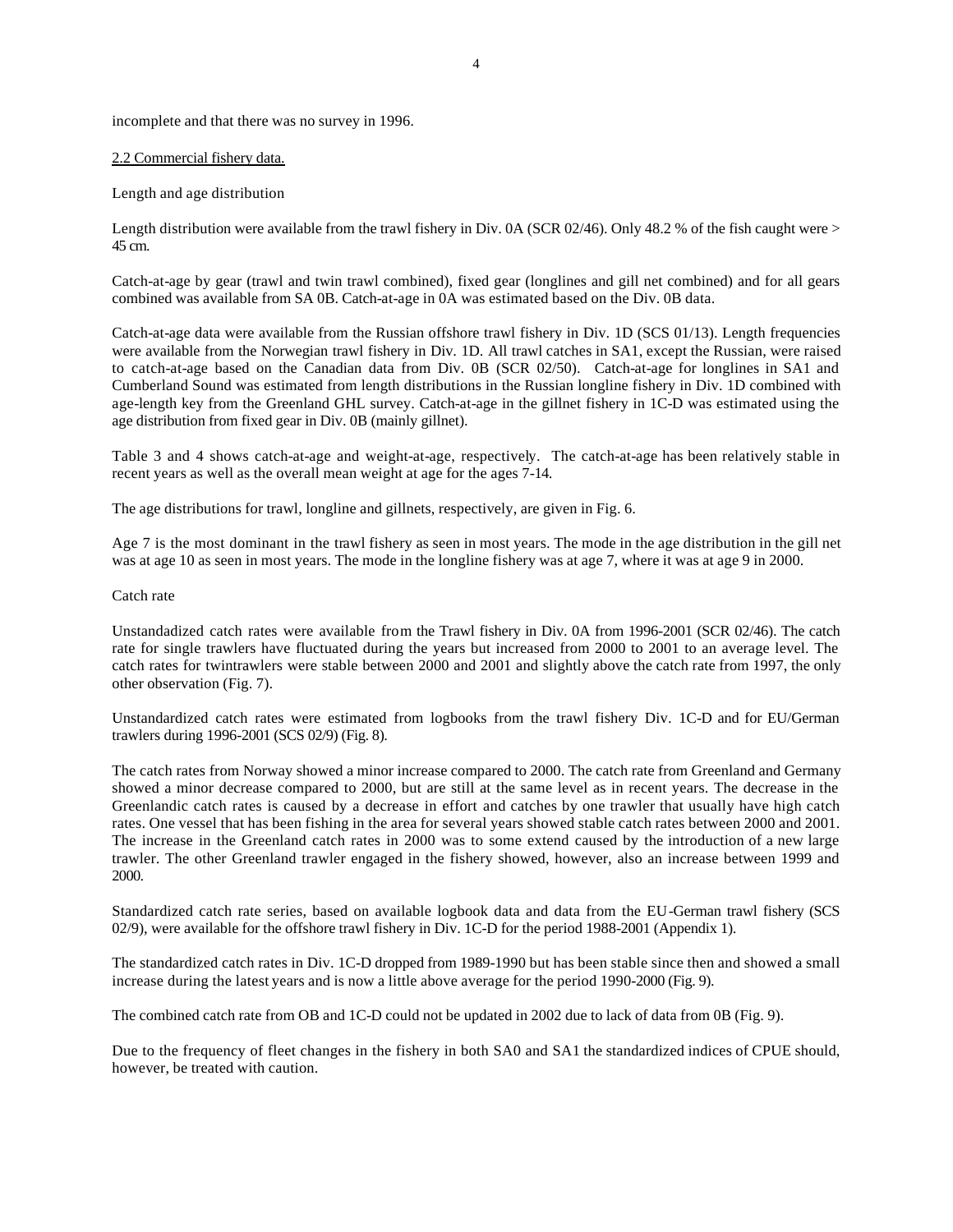## **3. Assessment**

#### 3.1 Yield per Recruit Analysis.

The level of total mortality has in 1994-1996 been estimated by means of catch-curves using data from the offshore longline fishery in Div. 1D. Z was estimated from regression on age 15-21. A relative F-at-age was derived from the catch curve analysis, where the trawl, longline and gillnet catches were weighed and scaled to the estimated stock composition. In all three years STACFIS considered that the estimation of Z was based on too limited samples and represented too small a part of the fishery and that the outcome of the catch curve analysis were too uncertain to be used in the yield per recruit analysis. In 2001 data were sampled from the Russian longline fishery in Div 1D (92 tons) representing less than 1% the catches, hence no Catch-curve analysis was attempted.

## 3.2 XSA/ separable VPA.

## Extended Survivors Analysis

An XSA has been run unsuccessful several times during the 1990'ies, using a survey series covering 1987-1995 as tuning. STAFIS considered the XSA's unsuitable for an analytic assessment due to high log-catchability residuals and S.E.'s and systematic shift in the residuals by year. Further, a retrospective plot of  $F_{bar}$  showed poor convergence. In 1999 the XSA analyses was rerun including the latest two years surveys (1997-1998, new vessel and gear) (not presented) but the outcome of the analysis has not improved.

An XSA analysis was run using the stock data for SA 0+1, calibrated with trawl survey data (age 5-15) from the Greenland Deep sea surveys (1997-2001) in Div. 1CD. The assessment results are considered to be provisional due to problems with the catch-at-age data and the short time series, the assessment is, however, considered to reflect the dynamics in the stock. The rate of exploitation has been relative stable in recent years between 0.2-0.3 ( $F_{bar}$ 7-13). The input parameters to the analysis and the outcome of the analysis is given in (SCR 02/68)

#### 3.3 Spawning stock/recruitment relations.

A spawning stock/recruitment plot based on the available observations from the joint Japan/Greenland survey and the Greenland survey is shown in Fig. 5. No further analysis of spawning stock recruitment relationships have been made due to few observations distributed on two different surveys, poor estimate of spawning stock biomass (survey trawl only take a small proportion of the mature fish, the survey covers only a restricted part of the area covered by the assessment, and knife edge maturity ogive was applied). Further, the age of the recruits is relatively poor estimated (the Petersen method).

## 3.4 ASPIC

ASPIC was run in 1999 with standardized CPUE data and a biomass index as inputs. Three CPUE series were available, one series covering Div. 0B during the period 1990-1998, one covering Div. 1CD during the period 1987- 1998 and a series combining the two data sets. The biomass index was from 1CD and covered the period 1987-1995 and 1997-1998. Several runs showed that the combined CPUE series from Div. 0B+1CD fitted the total catch data best in terms of  $r^2$  and "total objective function". Runs with biomass alone gave relatively bad fits in terms of "total objective function" and  $r^2$  and the modeled population trajectory declining drastically over the period. Runs with the CPUE series from 0B gave unrealistic high  $\overline{B}_{msy}$  and negative  $r^2$ . The run with the combined CPUE series showed, however, that sensitivity analysis should be run, because "the B1-ratio constraint term contributed to loss". Several runs with different realistic values for the constraint did not solve the problem. Further, the coverage index and nearness index was equal in all runs. Several runs with different constraints on r and MSY were tried but it did changes the outcome of the analysis. Removing the three first years from the input data gave negative  $r^2$ . To get measures of variance the run with the combined CPUE series was bootstrapped (500 resamplings).

The results showed that estimated fishing moralities 1987-1998 have been less than the (bias-reduced) estimate of  $F_{\text{msy}}$  (0.22) except for one year (1992).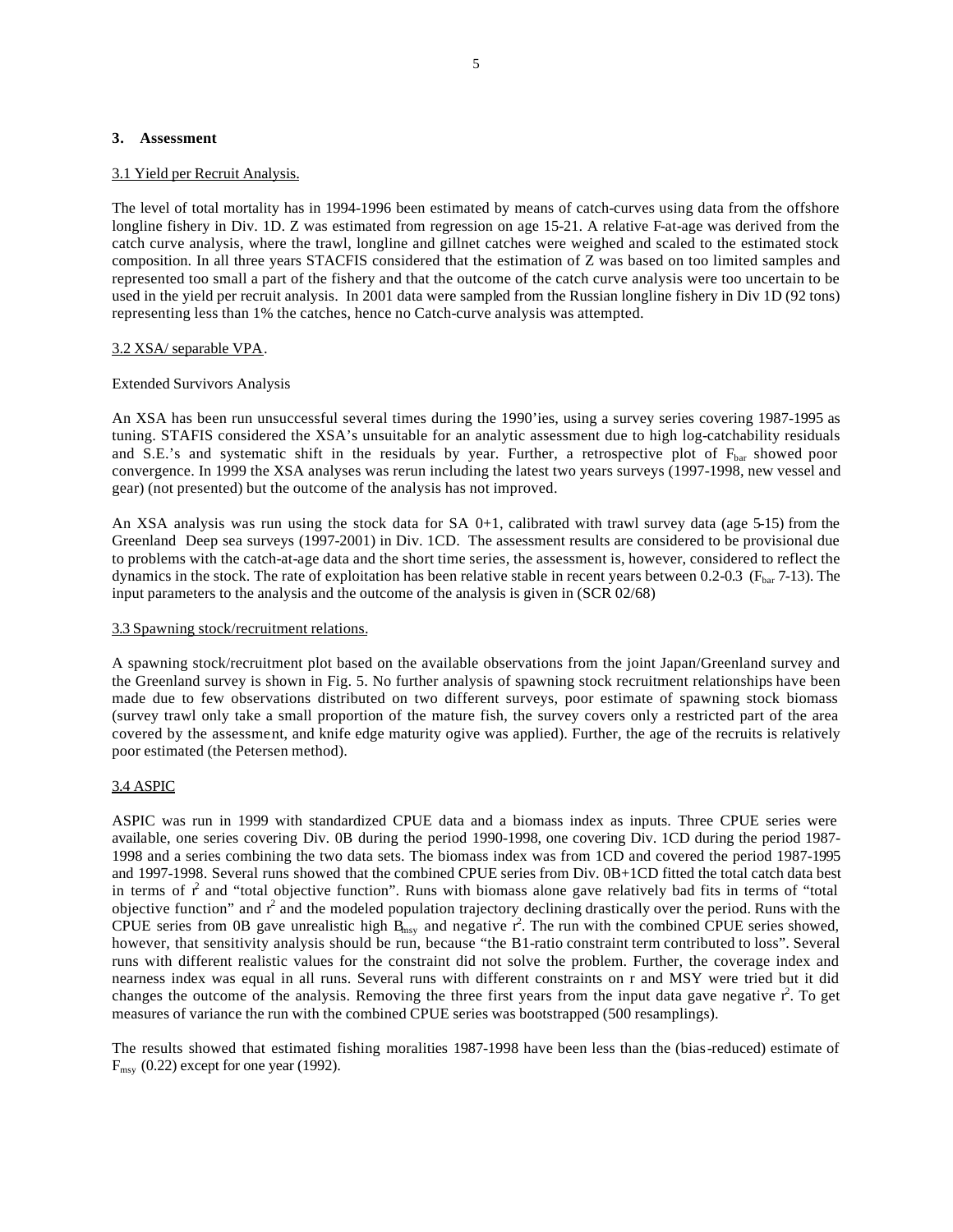A number of essential parameters are quite imprecisely estimated  $(r, q, F_{\text{msy}})$ , and it is considered that the estimates of  $MSY$  and  $F_{msy}$  were not precise enough to be used.

The input parameters from 2000-2001 (catches, survey biomass index, and CPUE index) have only varied little compared to 1999, and it was not expected that the outcome of an ASPIC analysis would change significantly, hence the analysis was not attempted.

## **4. Prognosis**

Since catches peaked with 18.000 tons in 1992 they have been stable at around 10.000 tons. Catches increased to 13,285 tons in 2001 primarily due to increased effort in 0A. The age composition in the catches seems stable. Standardized catch rates in Div. 1C-D have been slightly increasing during the latest years and the catch rates from Div. 1C-D in 2001 seems to be a little above average level for the period 1990-2000. The combined catch rate for Div. 1C-D+0B has showed very little variation during the period (not updated in 2001). Unstandardized catch rates for Div. 0A increased slightly from 2000 to 2001 and seems to be at an average level.

Survey biomass have increased between 1999 and 2001 in Div 0A, between 2000 and 2001 in 0B and 1CD, where it was the highest seen in the five year long survey series. Biomass in the Greenland shrimp survey increased to the second larges level seen since 1988 and the recruitment of age one, which has been increasing in recent years, was the best seen in same period. A provisional XSA estimated the exploitation rate has been relatively stable, between 0.2-0.3, during resent years.

#### **5. Biological reference points**

Yield per recruit analysis or other age-based methods are not available, for estimating biological reference points. Biomass indices and CPUE series are relative short and show little variability and are not useful for estimating reference points.

#### **6. Acknowledgement**

Thanks to Chris Darby for his work with the XSA and for the advice about how to improve the analysis in the future.

#### **7. References**

Bech, G. 1995. Recruitment of Greenland halibut at West Greenland. NAFO SCR Doc. 95/19.

- Brodie, W.B. and D. Power. 2002. Data from the commercial fishery for Greenland halibut in Division 0B. NAFO SCR Doc. 02/50.
- Darby C. and O.A. Jørgensen. An Extended Survivors Analysis (XSA) of Greenland halibut in SA 0+1. NAFO SCR Doc 02/68.
- Engelstoft, J.J. and O.A. Jørgensen. 2002. Biomass and Abundance of demersal fish stocks off West Greenland estimated from the Greenland trawl survey, 1988-2001. NAFO SCR Doc. 02/48.

Jørgensen, O.A. 2002. Survey for Greenland halibut in NAFO Divisions 1A-1D, 2000. NAFO SCR Doc. 02/30.

- Parmiter-Richards, D. 2002. Canadian Research Report for 2001. Part II Newfoundland Region. NAFO SCS Doc. 02/10.
- Ratz H.-.J., M. Stein and C. Stransky. German research report for 2001. SCS Doc. 02/9.

Siegstad, H. 2001. Denmark/Greenland Research Report for 2001. SCS Doc. 02/16.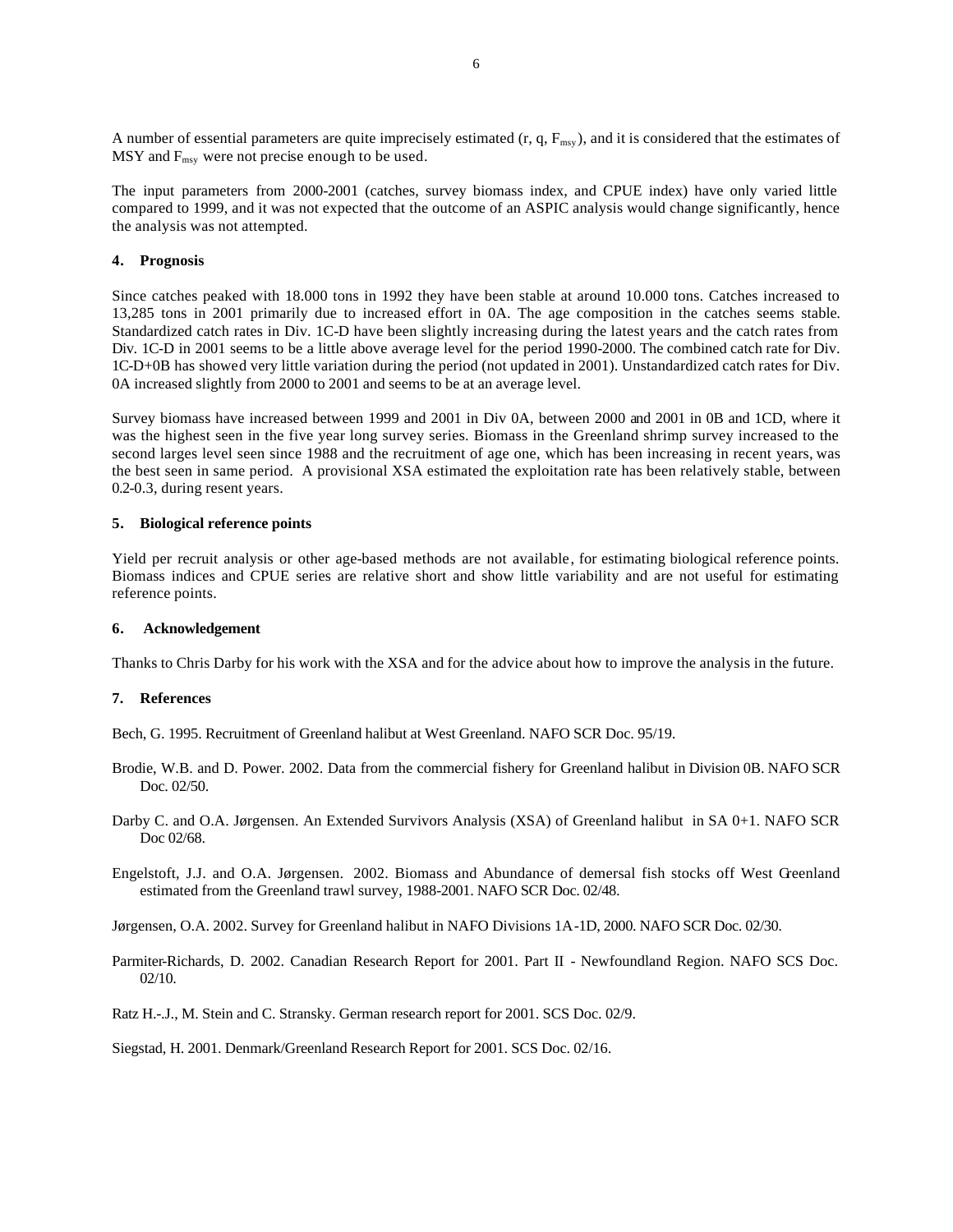Treble, M.A. 2002. Analysis of Data from the 2001 trawl survey in NAFO Subarea 0. NAFO SCR Doc. 02/47.

- Treble, M.A. and W.R. Bowering. 2002. The Greenland Halibut (*Reinhardtius hippoglossoides*) Fishery in NAFO Division 0A. NAFO SCR Doc. 02/46.
- Treble, M. and S. Cosens. 2002. Canadian Research Report for 2000. Part I Central and Arctic Region NAF0 SCS Doc. 02/10.
- Treble M.A. and O.A. Jørgensen. 2002. Summary of Results for Greenland Halibut from Trawl Surveys Conducted in NAFO Subareas 0 and 1 from 61°N to 74°N in 2001. NAFO SCR Doc. 02/60.
- Vaskov, A.A., K.V. Gorchinsky, T.M. Igashov, V.M. Kiseleva and S.P. Melnikov. 2002. Russian Research Report for 2001. PART II – Report of PINRO Research in NAFO Areas in 2001. NAFO SCS Doc. 02/4.

Table 1. Greenland halibut catches (metric tons) by year and country for Subarea 0 from 1987 to 2001.

|              |                          |                          |                          |                            |      |                |                                  | Year |                          |      |      |      |      |                             |                 |
|--------------|--------------------------|--------------------------|--------------------------|----------------------------|------|----------------|----------------------------------|------|--------------------------|------|------|------|------|-----------------------------|-----------------|
| Country      | 87                       | 88                       | 89                       | 90                         | 91   | 92             | 93                               | 94   | 95                       | 96   | 97   | 98   | 99   | $00^a$                      | 01 <sup>a</sup> |
| CAN          |                          | $\overline{c}$           |                          | 589                        |      | 256 2194       | 883                              |      | $-1941$                  | 2354 | 3871 | 3924 | 4784 | 5438                        | 7647            |
| <b>EST</b>   |                          |                          |                          |                            |      |                | 631                              |      |                          |      |      |      |      |                             |                 |
| <b>FRO</b>   | 388                      | 963                      | 596                      | 2252                       | 2401 | 463            | 1038                             |      | $\overline{\phantom{a}}$ | 839  | 452  |      |      |                             |                 |
| JAP          |                          |                          | $\overline{\phantom{a}}$ | 113                        | 232  | 337            | 252                              | 600  | 1031                     | 500  |      |      |      |                             |                 |
| LAV          |                          |                          |                          |                            |      |                | 83                               |      |                          |      |      |      |      |                             |                 |
| <b>NOR</b>   |                          | $\overline{\phantom{a}}$ |                          | 282 5016 <sup>c</sup> 3959 |      | $\blacksquare$ | 373                              |      |                          |      |      |      |      |                             |                 |
| <b>RUS</b>   | $\overline{\phantom{a}}$ | 59                       | 29                       | 1528                       |      |                | 1758 9364 4229 <sup>b</sup> 3674 |      | 261                      | 915  |      |      |      |                             |                 |
| <b>TOTAL</b> | 388                      | 1024                     | 907                      | 9498                       |      | 8606 12358     | 7489                             | 4274 | 3233                     | 4608 | 4323 | 3924 |      | 4784 5438 7647 <sup>d</sup> |                 |

<sup>a</sup> Provisional data.

<sup>b</sup> The russian catch is reported as area unknown, but has peviously been reported from 0B

c Dobbel reported as 10031 tons

<sup>d</sup>Including 127 tons from Cumberland sound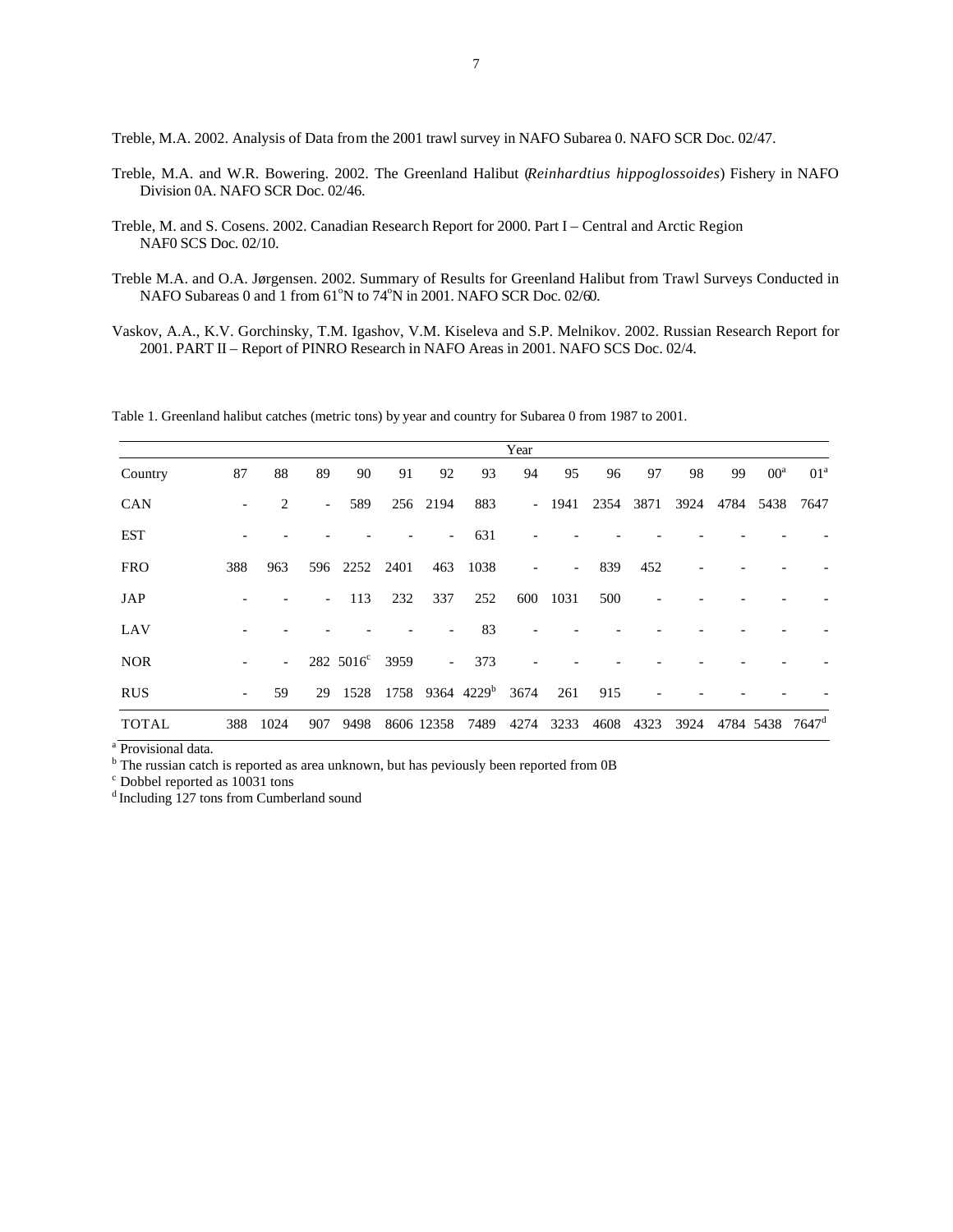Table 2. Greenland halibut catches (metric tons) by year and country for Subarea 1 from 1987 to 2001.

|                                |     |      |                          |                          |      |      |      | Year                     |      |                          |                |      |                |                 |                           |
|--------------------------------|-----|------|--------------------------|--------------------------|------|------|------|--------------------------|------|--------------------------|----------------|------|----------------|-----------------|---------------------------|
| Country                        | 87  | 88   | 89                       | 90                       | 91   | 92   | 93   | 94                       | 95   | 96                       | 97             | 98   | 99             | 00 <sup>a</sup> | 01 <sup>a</sup>           |
| GRL (excl. 1A<br>inshore)      |     |      |                          | $\overline{\phantom{a}}$ | 965  | 227  | 213  | 885                      | 1405 | 1880                     | 2312           | 2295 | 2549           | 2657            | 2337                      |
| <b>FRO</b>                     |     |      | $\overline{\phantom{a}}$ | 54                       | 123  | 151  | 128  | 780                      | ٠    | $\sim$                   | 127            | 242  | 116            | 243             | $300^{\circ}$             |
| <b>JPN</b>                     | 907 | 1581 | 1300                     | 988                      | 677  | 2902 | 1198 | 820                      | 337  | $\overline{\phantom{a}}$ |                |      |                |                 |                           |
| <b>NOR</b>                     |     |      |                          | $\overline{\phantom{0}}$ | 611  | 2432 | 2344 | 3119                     | 2472 | 1785                     | 1893           | 1338 | 1360           |                 | $1115 \quad 1550^{\circ}$ |
| <b>RUS</b>                     | ÷   |      |                          |                          |      |      | 5    | $\overline{\phantom{0}}$ | 296  | 254                      | $\overline{a}$ | 543  | 552            | 792             | 914                       |
| EU                             | ۰   |      |                          |                          |      |      | 46   | 266                      | 527  | 455                      | 446            | 350  | 330            | 444             | 537                       |
| $1A-F$ (excl. $1A$<br>inshore) | 907 | 1581 | 1300                     | 1042                     | 2376 | 5712 | 3934 | 5870                     | 5037 | 4374 4778                |                | 4769 | $4907^{\rm b}$ | 5251            | 5638                      |
| .                              |     |      |                          |                          |      |      |      |                          |      |                          |                |      |                |                 |                           |

<sup>a</sup> Provisional data.

 $b$  Excluding 7603 tons reported by error

<sup>c</sup> Reported to the Greenland authorities

Table 3. Catch numbers at age.

| YEAR<br>AGE    | 1987           | 1988 1989 |          | 1990         | 1991                  | 1992        | 1993             | 1994  | 1995 | 1996 | 1997     | 1998     | 1999 | 2000  | 2001        |
|----------------|----------------|-----------|----------|--------------|-----------------------|-------------|------------------|-------|------|------|----------|----------|------|-------|-------------|
| 5              | $\overline{c}$ | 1         | 1        | 4            | 20                    | 53          | 241              | 254   | 152  | 151  | 41       | 71       | 262  | 415   | 70          |
| 6              | 31             | 29        | 36       | 87           | 318                   | 678         | 651              | 862   | 522  | 530  | 311      | 372      | 1092 | 1106  | 987         |
| 7              | 182            | 190       | 244      | 592          | 1742                  | 2967        | 2422             | 2472  | 1628 | 1818 | 1556     | 677      | 1759 | 1677  | 3238        |
| 8              | 296            | 354       | 409      | 1711         | 2679                  | 4311        | 2356             | 1692  | 940  | 1575 | 2110     | 1187     | 1174 | 1144  | 1817        |
| 9              | 193            | 245       | 212      | 1356         | 1418                  | 2604        | 1048             | 954   | 558  | 660  | 1042     | 900      | 672  | 772   | 1164        |
| 10             | 77             | 115       | 75       | 711          | 533                   | 951         | 590              | 294   | 259  | 306  | 438      | 572      | 375  | 501   | 780         |
| 11             | 40             | 80        | 47       | 359          | 221                   | 398         | 224              | 183   | 228  | 160  | 232      | 422      | 234  | 443   | 506         |
| 12             | 18             | 61        | 48       | 195          | 144                   | 231         | 130              | 159   | 188  | 127  | 118      | 205      | 184  | 291   | 274         |
| 13             | 10             | 58        | 44       | 189          | 108                   | 158         | 72               | 125   | 104  | 64   | 96       | 153      | 172  | 178   | 101         |
| 14             | 9              | 46        | 42       | 115          | 60                    | 85          | 59               | 58    | 80   | 57   | 21       | 98       | 95   | 68    | 50          |
| 15             | 6              | 35        | 26       | 67           | 36                    | 45          | 37               | 55    | 85   | 39   | 13       | 19       | 61   | 75    | $2\sqrt{2}$ |
| 16             | 3              | 15        | 12       | 17           | 6                     | 23          | 26               | 34    | 41   | 36   | 12       | 4        | 37   | 17    | 10          |
| 17             | 4              | 4         | 1        | 3            | $\overline{2}$        | 1           | 4                | 10    | 18   | 13   | $\bf{0}$ | $\bf{0}$ | 18   | 4     | $\sqrt{5}$  |
| $+gp$          | $\overline{c}$ | 1         | $\bf{0}$ | $\mathbf{0}$ | $\bf{0}$              | $\bf{0}$    | $\boldsymbol{2}$ | 7     | 10   | 22   | $\bf{0}$ | $\bf{0}$ | 7    | 6     | 3           |
| <b>TOT.NUM</b> | 873            | 1234 1197 |          | 5406         | 7287                  | 12505       | 7862             | 7159  | 4813 | 5558 | 5994     | 4688     | 6166 | 6717  | 9027        |
| <b>TONS</b>    | 1295           |           |          |              | 2605 2207 10540 10982 | 18070 11423 |                  | 10144 | 8270 | 8982 | 9101     | 8693     | 9691 | 10689 | 13285       |

Table 4. Catch weights at age (kg)

| <b>YEAR</b> |       | 1987    | 1988 1989 |               | 1990            | 1991 | 1992  | 1993  | 1994 | 1995              | 1996 | 1997 | 1998  | 1999  | 2000 | 2001  |
|-------------|-------|---------|-----------|---------------|-----------------|------|-------|-------|------|-------------------|------|------|-------|-------|------|-------|
| AGE         |       |         |           |               |                 |      |       |       |      |                   |      |      |       |       |      |       |
|             |       | 5 0.29  |           | $0.29$ 0.29   | 0.33            | 0.34 | 0.33  | 0.58  | 0.43 | 0.49              | 0.52 | 0.36 | 0.50  | 0.54  | 0.53 | 0.48  |
|             |       | 6 0.51  |           | $0.51$ $0.51$ | 0.54            | 0.54 | 0.56  | 0.72  | 0.62 | 0.66              | 0.69 | 0.55 | 0.74  | 0.70  | 0.72 | 0.67  |
|             |       | 7 0.74  |           | 0.74 0.74     | 0.79            | 0.79 | 0.80  | 0.96  | 0.91 | 0.94              | 0.94 | 0.86 | 1.00  | 0.98  | 1.00 | 0.91  |
|             |       | 8 1.08  |           | 1.08 1.08     | 1.10            | 1.12 | 1.13  | 1.26  | 1.26 | 1.34              | 1.38 | 1.27 | 1.24  | 1.28  | 1.29 | 1.30  |
|             |       | 9 1.41  |           | 1.42 1.42     | 1.52            | 1.57 | 1.59  | 1.80  | 1.72 | 1.81              | 1.91 | 1.83 | 1.54  | 1.66  | 1.71 | 1.76  |
|             |       | 10 1.97 |           | 2.05 2.00     | 2.11            | 2.27 | 2.28  | 1.43  | 2.19 | 2.37              | 2.48 | 2.38 | 2.22  | 2.25  | 2.26 | 2.29  |
|             |       | 11 2.58 |           | 2.80 2.68     | 2.94            | 3.22 | 3.02  | 3.25  | 2.73 | 2.89              | 3.18 | 3.01 | 3.08  | 2.74  | 2.84 | 2.91  |
|             |       | 12 3.52 |           | 3.88 3.73     | 3.90            | 4.24 | 4.02  | 4.10  | 3.43 | 3.62              | 4.04 | 3.84 | 3.84  | 3.68  | 3.59 | 3.51  |
|             |       | 13 4.64 |           | 5.01 4.87     | 4.96            | 5.50 | 5.33  | 5.26  | 4.48 | 4.44              | 5.05 | 4.93 | 4.74  | 4.73  | 4.23 | 4.30  |
|             |       | 14 5.79 |           | 6.16 6.20     | 6.26            | 6.82 | 6.76  | 6.17  | 5.75 | 5.61              | 5.95 | 5.69 | 6.04  | 5.58  | 5.19 | 5.60  |
|             |       | 15 6.61 |           | 7.44 7.65     | 7.96            | 8.33 | 7.76  | 7.42  | 6.58 | 6.65              | 7.34 | 6.79 | 6.60  | 6.68  | 5.85 | 6.11  |
|             |       | 16 7.99 |           | 8.88 9.36     | 9.90            | 9.89 | 8.58  | 8.04  | 7.36 | 7.77              | 8.64 | 8.00 | 13.45 | 7.75  | 7.32 | 7.09  |
|             |       | 17 9.56 |           |               | 9.86 9.56 11.86 | 9.56 | 11.95 | 9.24  | 9.42 | 10.19             | 9.18 |      |       | 9.08  | 8.60 | 8.94  |
|             | $+gp$ |         | 11.33     |               |                 |      |       | 10.25 |      | 11.15 11.00 11.10 |      |      |       | 11.10 | 9.00 | 11.24 |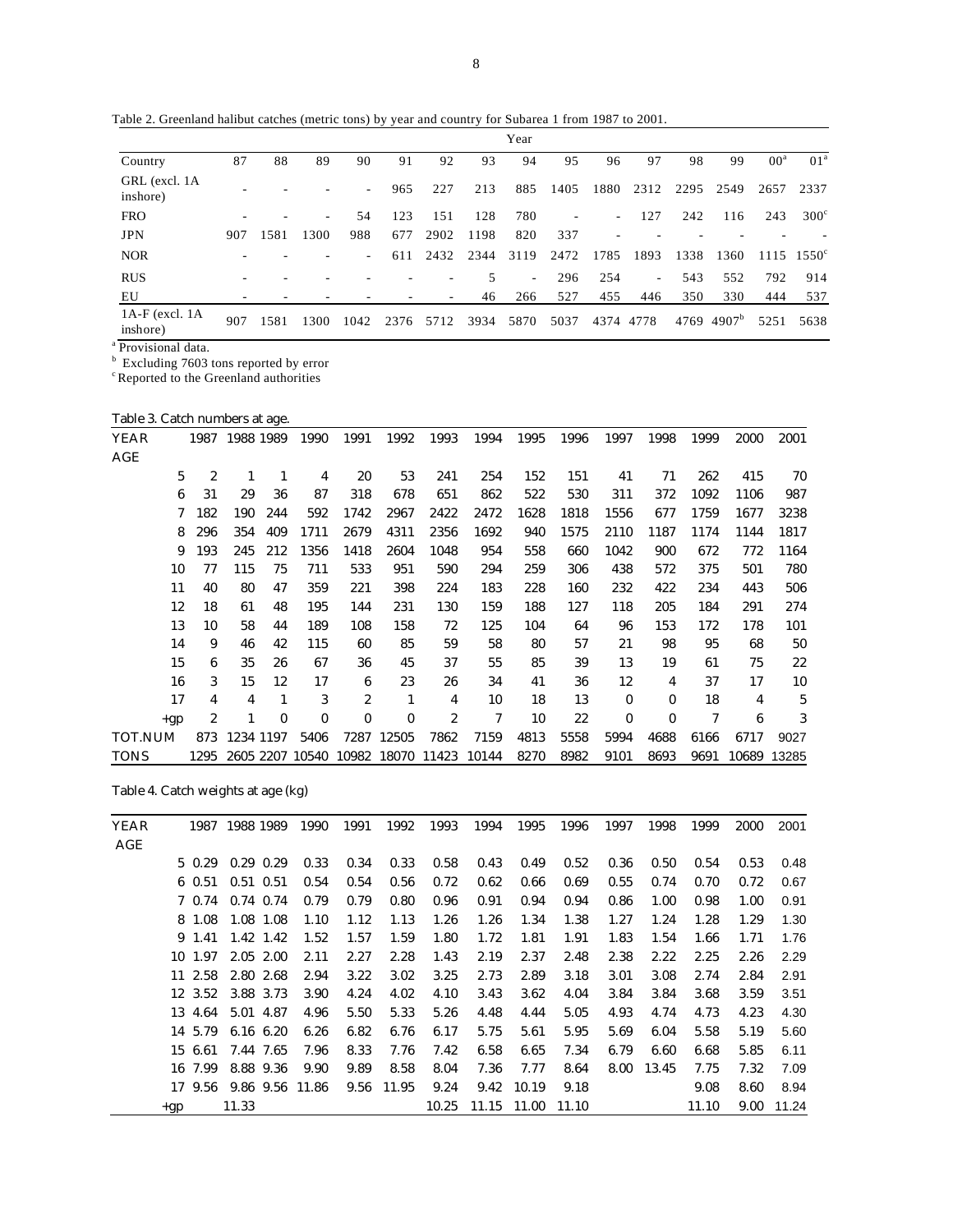

Fig. 1. Catches of Greenland halibut from four surveys in 2001 by Canada and Greenland in number  $km<sup>-2</sup>$ .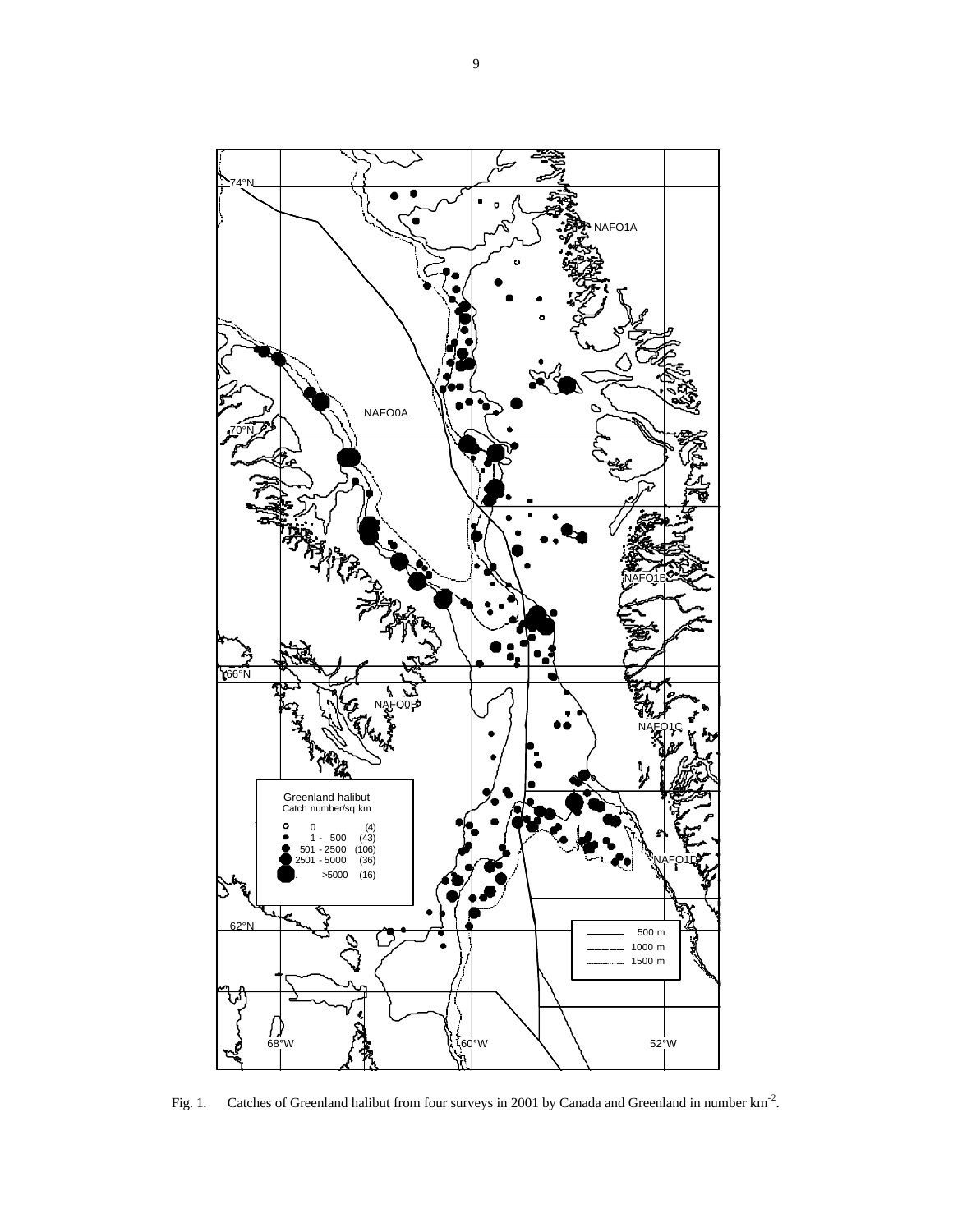

Fig. 2. Catches of Greenland halibut from four surveys in 2001 by Canada and Greenland in kg km<sup>-2</sup>.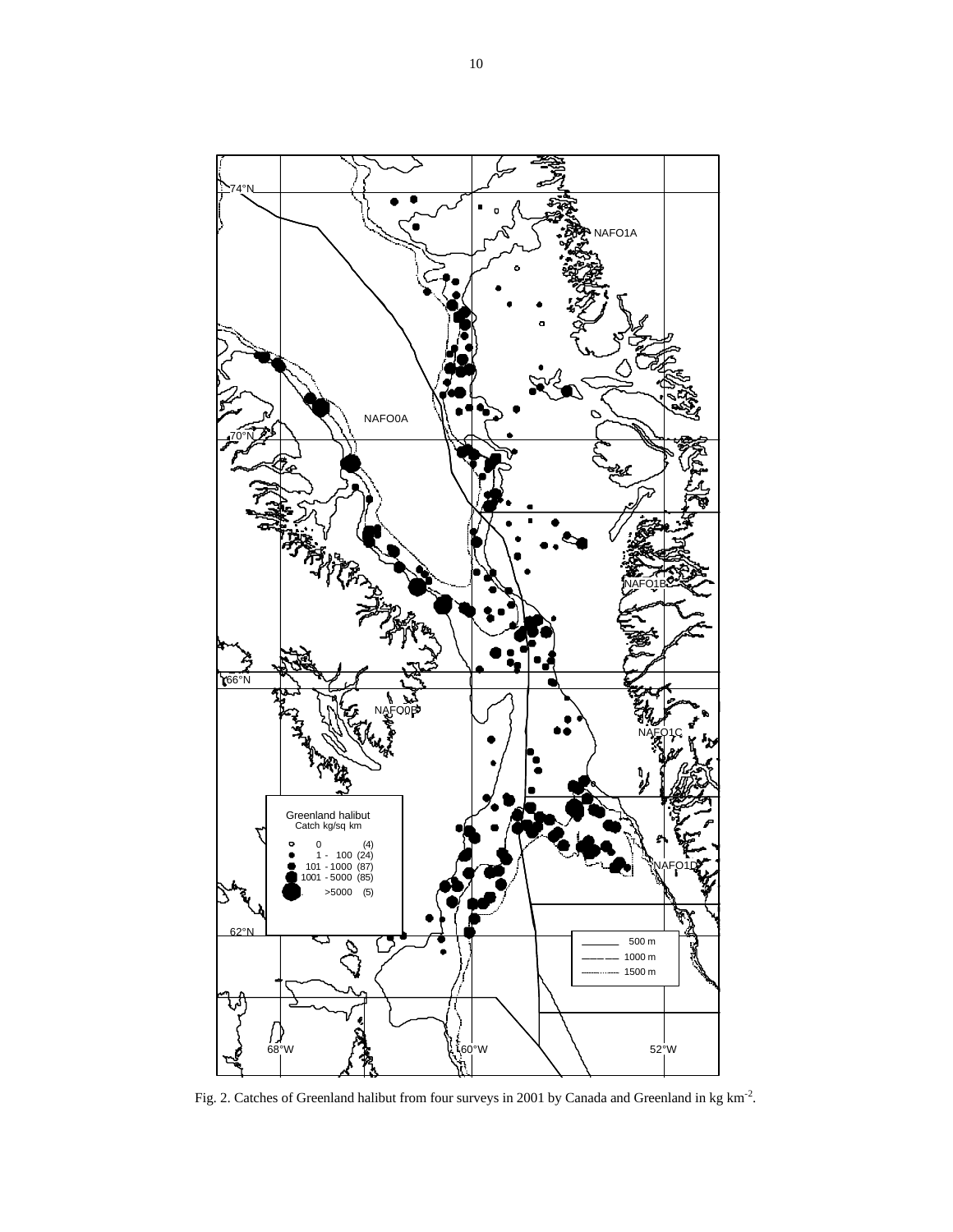

Fig. 3. Length frequencies of Greenland halibut in the four surveys conducted by Greenland and Canada in 2001.



Fig. 4. Year-class strength of Greenland halibut of ages 1-3+ in number per hour trawled in the offshore nursery area.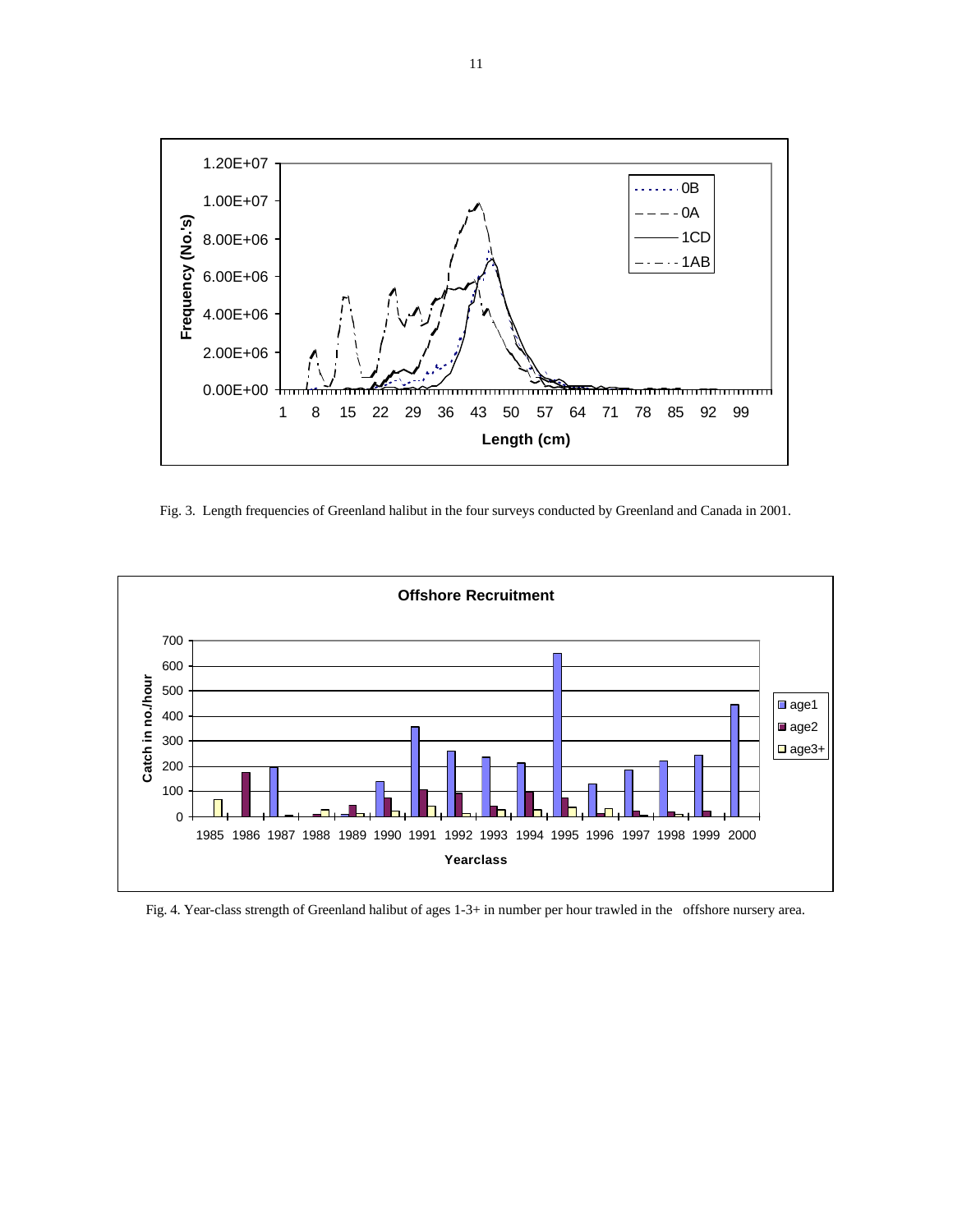

Fig. 5. Spawning stock in numbers (ages 10-18 in Div.1CD from the joint Japan/Greenland survey and the Greenland survey (1997-2001) plotted *vs* number of fish age 1 the following year estimated from the Greenland shrimp trawl survey including the Disko Bay. Note pure coverage in 1989 and 1990 and that there was no survey in 1996.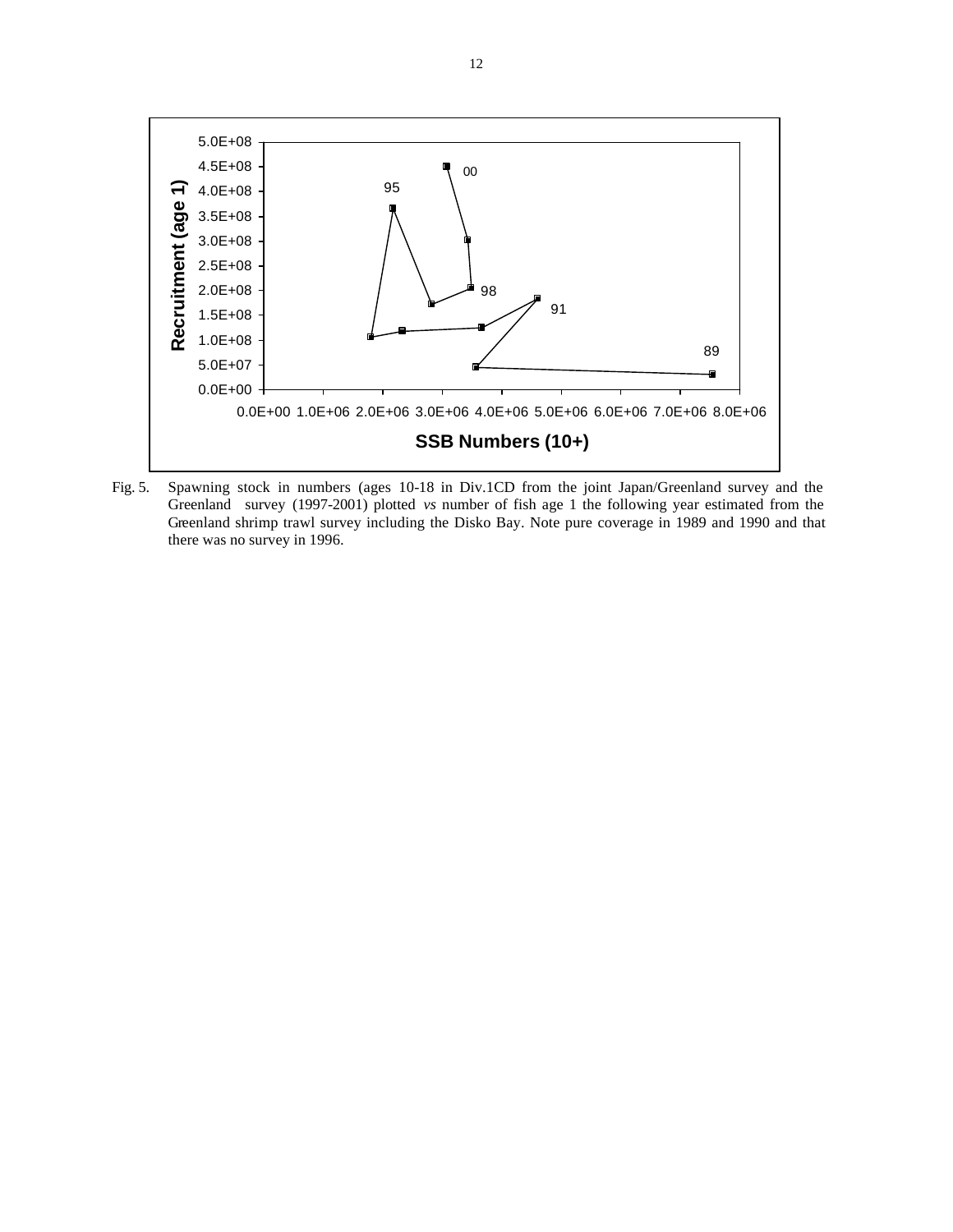

Fig 6. Age distribution in the longline, trawl and gill net fishery in SA 0+1 in 2001 in per mill.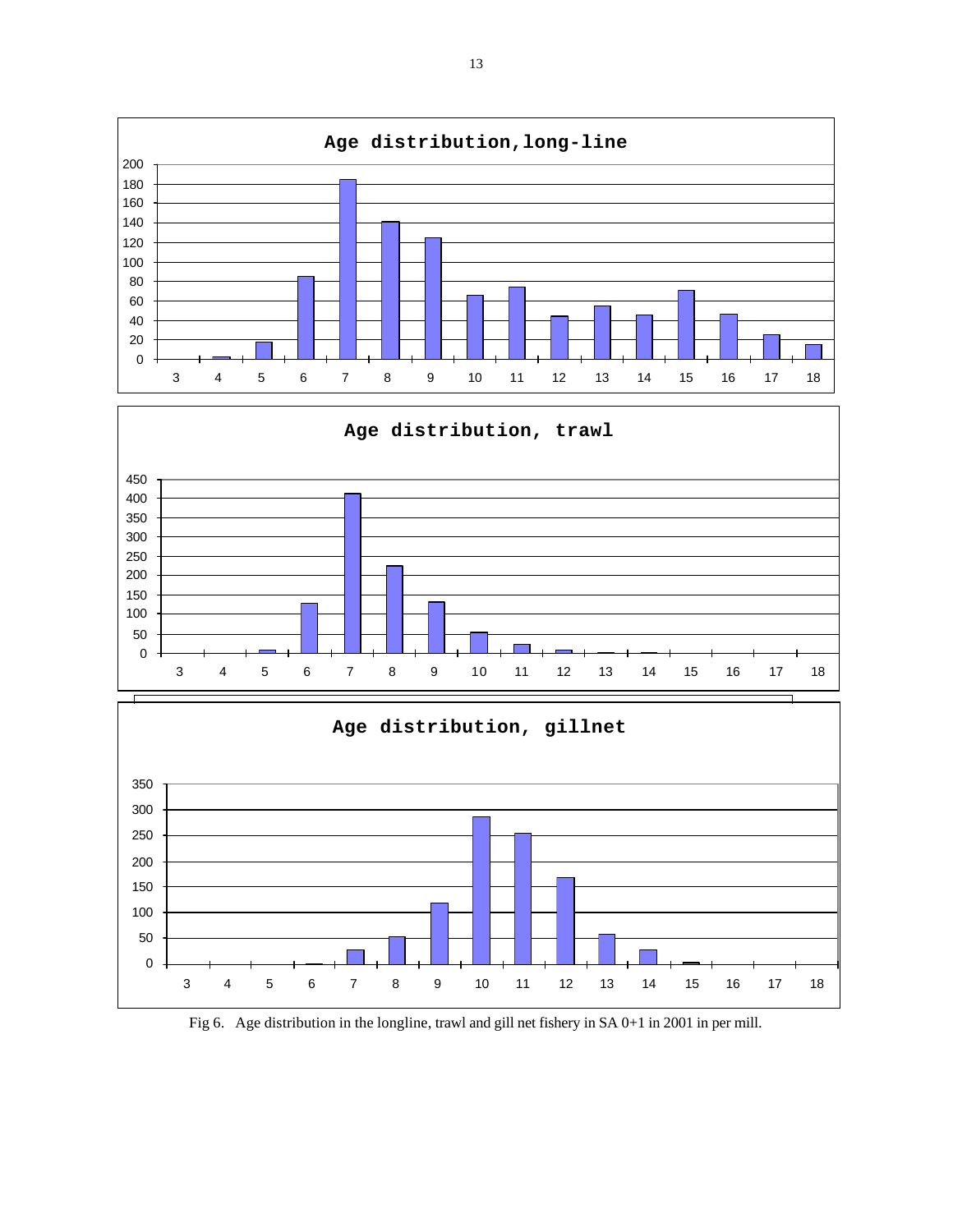

Fig. 7. Unstandardized CPUE for single and twin trawl in Div. 0A during 1996-2001.



Fig. 8. Unstandardized trawl CPUE series from Div. 1CD.



Fig. 9. Standardized trawl CPUE indices from SA1 (Div. 1CD) and SA0+1 (not corrected for retransformation).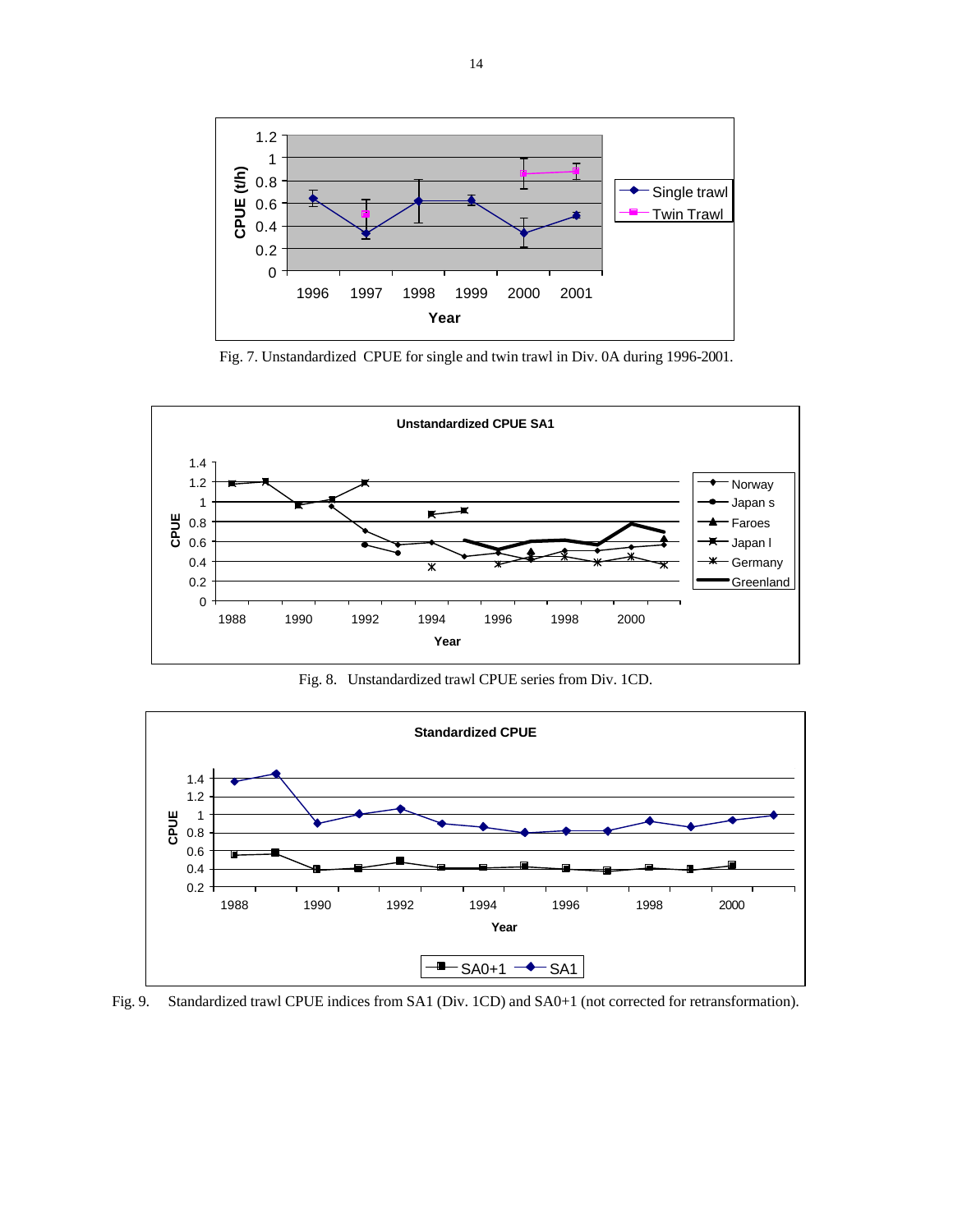Appendix 1. Standardized CPUE index Div.1CD

|                                                                             |                                                                                      |                                                                                                                                                                                                                              |             | The SAS System                                                   |                                                                                                                                                                      |                                                                                                                      |                       | 22<br>22:02 Sunday, June 9, 2002                                                                                     |
|-----------------------------------------------------------------------------|--------------------------------------------------------------------------------------|------------------------------------------------------------------------------------------------------------------------------------------------------------------------------------------------------------------------------|-------------|------------------------------------------------------------------|----------------------------------------------------------------------------------------------------------------------------------------------------------------------|----------------------------------------------------------------------------------------------------------------------|-----------------------|----------------------------------------------------------------------------------------------------------------------|
|                                                                             |                                                                                      |                                                                                                                                                                                                                              |             | The GLM Procedure                                                |                                                                                                                                                                      |                                                                                                                      |                       |                                                                                                                      |
|                                                                             |                                                                                      |                                                                                                                                                                                                                              |             | Class Level Information                                          |                                                                                                                                                                      |                                                                                                                      |                       |                                                                                                                      |
| Class                                                                       | Levels Values                                                                        |                                                                                                                                                                                                                              |             |                                                                  |                                                                                                                                                                      |                                                                                                                      |                       |                                                                                                                      |
| YR.                                                                         | 14                                                                                   | 1988 1989 1990 1991 1992 1993 1994 1995 1996 1997 1998<br>1999 2000 2001                                                                                                                                                     |             |                                                                  |                                                                                                                                                                      |                                                                                                                      |                       |                                                                                                                      |
| MD                                                                          | 11                                                                                   | 1 2 4 5 6 7 8 9 10 11 12                                                                                                                                                                                                     |             |                                                                  |                                                                                                                                                                      |                                                                                                                      |                       |                                                                                                                      |
| CGT                                                                         | 9                                                                                    | 2 3 4 5 6 7 8 9 10                                                                                                                                                                                                           |             |                                                                  |                                                                                                                                                                      |                                                                                                                      |                       |                                                                                                                      |
|                                                                             |                                                                                      |                                                                                                                                                                                                                              |             | Number of observations<br>The SAS System                         | 121                                                                                                                                                                  |                                                                                                                      |                       | 23<br>22:02 Sunday, June 9, 2002                                                                                     |
|                                                                             |                                                                                      |                                                                                                                                                                                                                              |             | The GLM Procedure                                                |                                                                                                                                                                      |                                                                                                                      |                       |                                                                                                                      |
| Dependent Variable: lcph                                                    |                                                                                      |                                                                                                                                                                                                                              |             |                                                                  |                                                                                                                                                                      |                                                                                                                      |                       |                                                                                                                      |
| Source                                                                      |                                                                                      | DF                                                                                                                                                                                                                           |             | Sum of<br>Squares Mean Square F Value                            |                                                                                                                                                                      |                                                                                                                      |                       | Pr > F                                                                                                               |
| Model                                                                       |                                                                                      | 31                                                                                                                                                                                                                           |             | 19.06548474   0.61501564                                         |                                                                                                                                                                      |                                                                                                                      | 8.10                  | $\sim 0001$                                                                                                          |
| Error                                                                       |                                                                                      | 89                                                                                                                                                                                                                           |             | 6.76038286   0.07595936                                          |                                                                                                                                                                      |                                                                                                                      |                       |                                                                                                                      |
| Corrected Total                                                             |                                                                                      | 120                                                                                                                                                                                                                          |             | 25.82586760                                                      |                                                                                                                                                                      |                                                                                                                      |                       |                                                                                                                      |
|                                                                             | R-Square                                                                             |                                                                                                                                                                                                                              | Coeff Var   |                                                                  | Root MSE                                                                                                                                                             | lcph Mean                                                                                                            |                       |                                                                                                                      |
|                                                                             | 0.738232                                                                             |                                                                                                                                                                                                                              | $-46.91078$ |                                                                  |                                                                                                                                                                      | $0.275607 -0.587514$                                                                                                 |                       |                                                                                                                      |
| Source                                                                      |                                                                                      | DF                                                                                                                                                                                                                           |             | Type I SS Mean Square F Value                                    |                                                                                                                                                                      |                                                                                                                      |                       | Pr > F                                                                                                               |
| YR<br>MD<br>CGT                                                             |                                                                                      | 13<br>10<br>8                                                                                                                                                                                                                |             | 10.40553725<br>3.72328518<br>4.93666231                          |                                                                                                                                                                      | 0.80042594<br>0.37232852<br>0.61708279                                                                               | 10.54<br>4.90<br>8.12 | $\sim 0001$<br>< .0001<br>< .0001                                                                                    |
| Source                                                                      |                                                                                      | DF                                                                                                                                                                                                                           |             | Type III SS Mean Square F Value                                  |                                                                                                                                                                      |                                                                                                                      |                       | Pr > F                                                                                                               |
| ΥR<br>MD<br><b>CGT</b>                                                      |                                                                                      | 13<br>10<br>8                                                                                                                                                                                                                |             | 1.20658100  0.09281392  1.22  0.2775<br>2.41392935<br>4.93666231 | 0.24139293<br>0.61708279                                                                                                                                             |                                                                                                                      | 3.18<br>8.12          | 0.0016<br>< .0001                                                                                                    |
| Parameter                                                                   |                                                                                      | Estimate                                                                                                                                                                                                                     |             |                                                                  | Standard<br>Error                                                                                                                                                    | t Value                                                                                                              |                       | Pr >  t                                                                                                              |
| Intercept<br>ΥR<br>ΥR<br>ΥR<br>ΥR<br>ΥR<br>ΥR<br>ΥR<br>ΥR<br>ΥR<br>ΥR<br>ΥR | 1988<br>1989<br>1990<br>1991<br>1992<br>1993<br>1994<br>1995<br>1996<br>1997<br>1998 | $-0.006221701$ B<br>0.314898944 B<br>0.378156771 B<br>$-0.095749698$<br>0.014720245 B<br>0.066587550 B<br>$-0.098287890 B$<br>$-0.138847606$ B<br>$-0.215410069$ B<br>-0.195473428 B<br>$-0.193045662 B$<br>$-0.067510940$ B | B           |                                                                  | 0.13350721<br>0.27582118<br>0.26667624<br>0.29584241<br>0.25674374<br>0.25181661<br>0.29412361<br>0.19217280<br>0.21942222<br>0.11399138<br>0.10821583<br>0.10826333 | $-0.05$<br>1.14<br>1.42<br>$-0.32$<br>0.06<br>0.26<br>$-0.33$<br>$-0.72$<br>$-0.98$<br>$-1.71$<br>$-1.78$<br>$-0.62$ |                       | 0.9629<br>0.2567<br>0.1597<br>0.7470<br>0.9544<br>0.7921<br>0.7390<br>0.4719<br>0.3289<br>0.0899<br>0.0778<br>0.5345 |